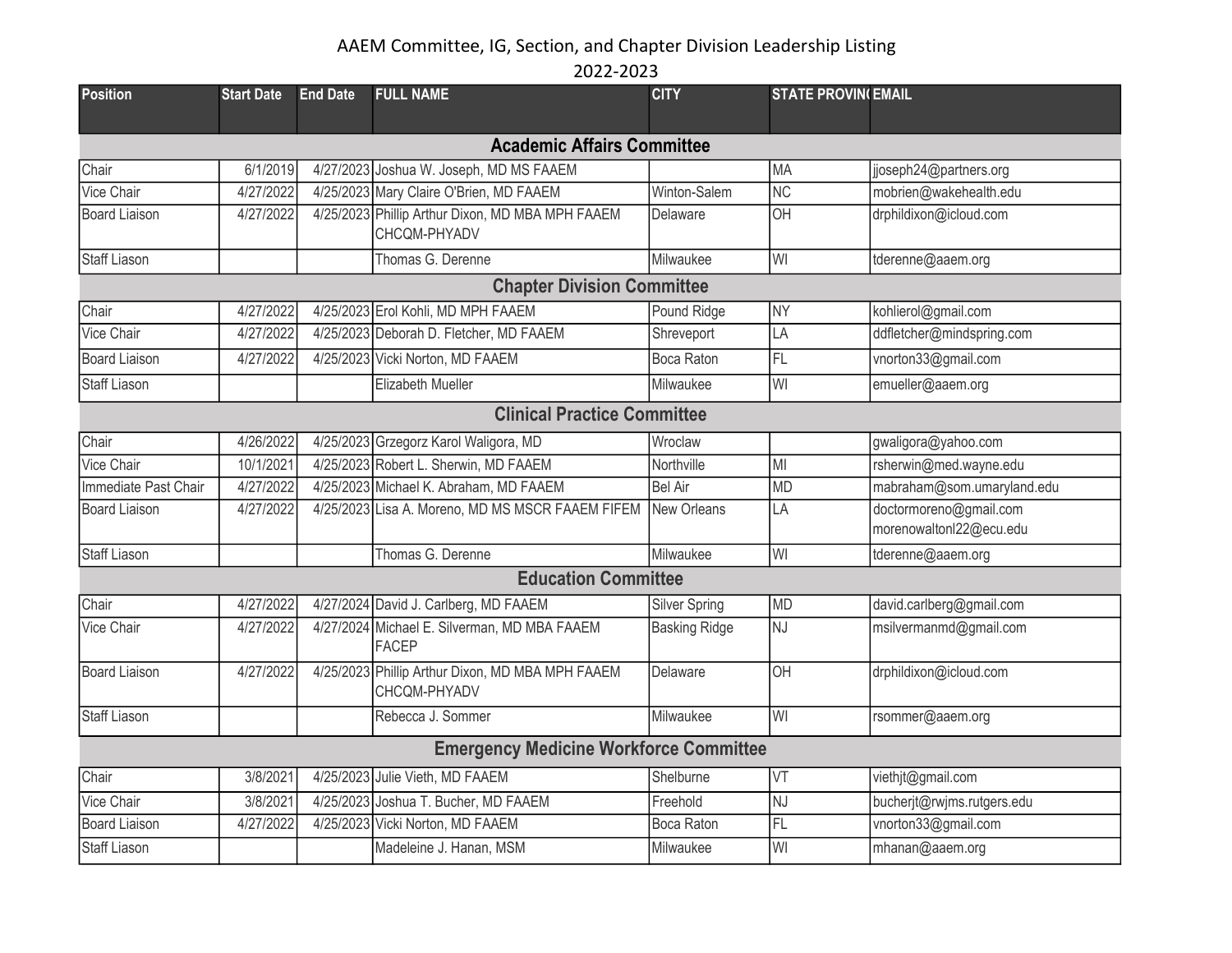|                      |            | <b>Ethics Committee</b>                                                             |                   |                 |                                |
|----------------------|------------|-------------------------------------------------------------------------------------|-------------------|-----------------|--------------------------------|
| Chair                | 4/24/2020  | 4/27/2024 AI O. Giwa, LLB MD MBA MBE FAAEM                                          | Brooklyn          | <b>NY</b>       | al@bema.nyc                    |
| <b>Vice Chair</b>    | 1/27/2022  | 4/27/2024 Melissa Myers, MD FAAEM                                                   | San Antonio       | <b>TX</b>       | melissamyers15@gmail.com       |
| <b>Board Liaison</b> | 4/27/2022  | 4/25/2023 L.E. Gomez, MD MBA FAAEM                                                  | Annapolis         | <b>MD</b>       | LEGomezMDMBA@gmail.com         |
| <b>Staff Liason</b>  |            | Thomas G. Derenne                                                                   | Milwaukee         | WI              | tderenne@aaem.org              |
|                      |            | <b>Geriatric Committee</b>                                                          |                   |                 |                                |
| Chair                | 11/15/2020 | 4/25/2023 Richard D. Shih, MD FAAEM                                                 | <b>Boca Raton</b> | FL              | shih100@yahoo.com              |
| Vice Chair           |            | forthcoming                                                                         |                   |                 |                                |
| <b>Board Liaison</b> | 4/27/2022  | 4/25/2023 Kimberly M. Brown, MD MPH FAAEM                                           | Memphis           | <b>TN</b>       | kmbrownmd@gmail.com            |
| <b>Staff Liason</b>  |            | Erica Pollnow                                                                       | Milwaukee         | WI              | epollnow@aaem.org              |
|                      |            | <b>Government and National Affairs Committee</b>                                    |                   |                 |                                |
| Co-Chair             | 10/27/2021 | 4/25/2023 Phillip Arthur Dixon, MD MBA MPH FAAEM<br>CHCQM-PHYADV                    | Delaware          | OH              | drphildixon@icloud.com         |
| Co-Chair             | 10/27/2021 | 4/25/2023 Gregory Jasani, MD                                                        | <b>Baltimore</b>  | <b>MD</b>       | gjasani@som.umaryland.edu      |
| Vice Chair           | 4/27/2022  | 4/25/2023 Anthony R. Rosania, III, MD FAAEM                                         | Hackettstown      | NJ              | rosanian@njms.rutgers.edu      |
| <b>Board Liaison</b> | 6/30/2021  | 4/25/2023 William T. Durkin Jr., MD MBA MAAEM FAAEM Escondido                       |                   | CA              | wdurkinmdmba@gmail.com         |
| <b>Staff Liason</b>  |            | Madeleine J. Hanan, MSM                                                             | Milwaukee         | WI              | mhanan@aaem.org                |
| <b>Staff Liason</b>  |            | Matthew B. Hoekstra                                                                 | Washington        | $\overline{DC}$ | mbhoekstra@wms-jen.com         |
|                      |            | <b>International Committee</b>                                                      |                   |                 |                                |
| Chair                | 4/27/2022  | 4/27/2024 Manish Garg, MD FAAEM                                                     | <b>Blue Bell</b>  | PA              | manishdocgarg@gmail.com        |
| Vice Chair           | 4/27/2022  | 4/27/2024 Christine T. Knettel, MD FAAEM                                            | Raleigh           | <b>NC</b>       | christinethomas.mail@gmail.com |
| <b>Board Liaison</b> | 4/27/2022  | 4/25/2023 Kimberly M. Brown, MD MPH FAAEM                                           | Memphis           | <b>TN</b>       | kmbrownmd@gmail.com            |
| <b>Staff Liason</b>  |            | Kathy Uy, MS CMP DES                                                                | Milwaukee         | WI              | kuy@aaem.org                   |
|                      |            | <b>International Conference Committee</b>                                           |                   |                 |                                |
| Chair                | 4/27/2022  | 4/27/2024 Gregory Matthew Polites, MD FAAEM                                         | St. Louis         | <b>MO</b>       | gpolites@wustl.edu             |
| Vice Chair           | 4/27/2022  | 4/27/2024 Terrence M. Mulligan, DO MPH FAAEM<br>FACOEP FIFEM FACEP FNVSHA FFSEM HPF | Edgewater         | <b>MD</b>       | terrymulligan@yahoo.com        |
| <b>Board Liaison</b> | 4/27/2022  | 4/25/2023 William T. Durkin Jr., MD MBA MAAEM FAAEM Escondido                       |                   | CA              | wdurkinmdmba@gmail.com         |
| Staff Liason         |            | Rebecca J. Sommer                                                                   | Milwaukee         | WI              | rsommer@aaem.org               |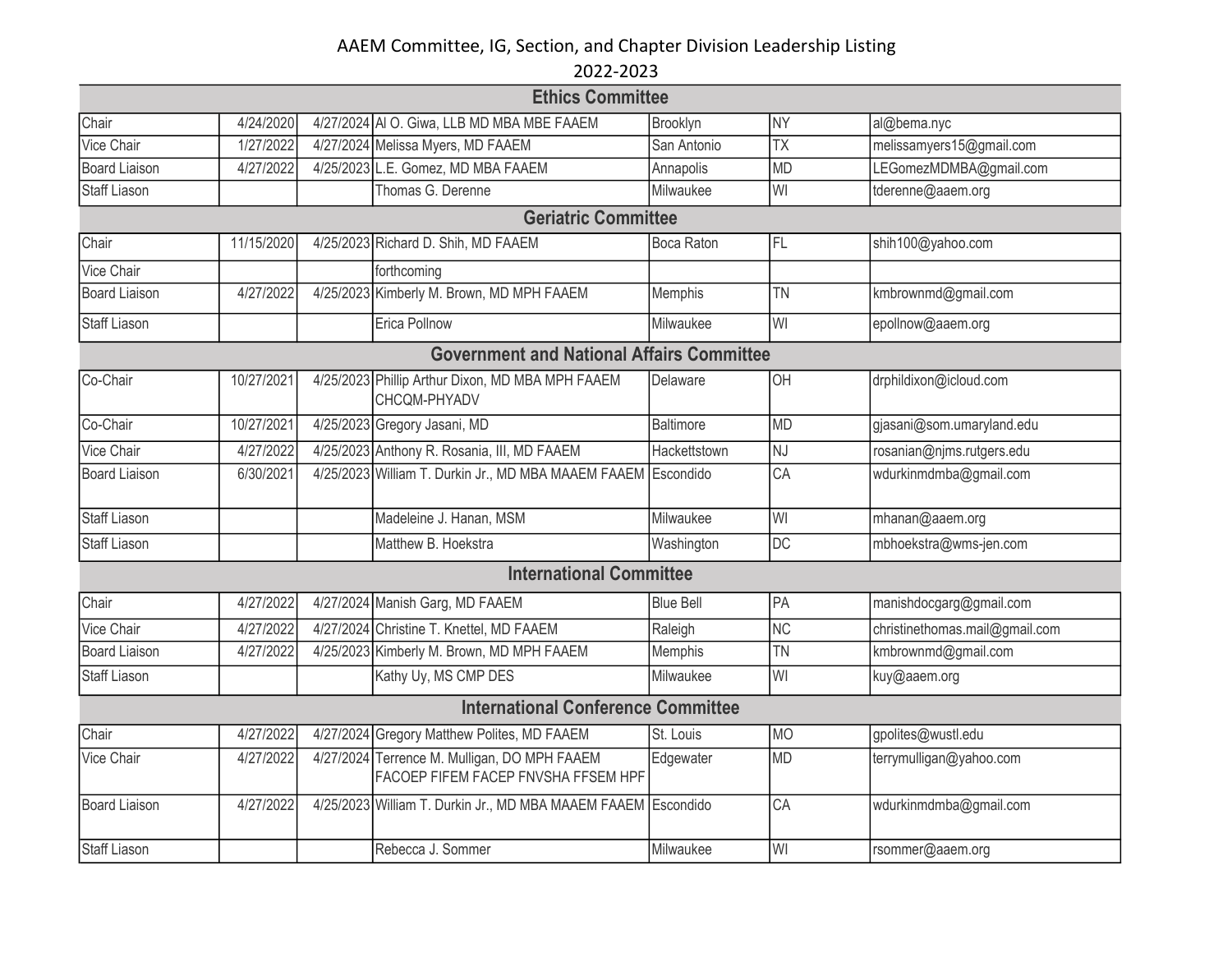| <b>Legal Committee</b>                 |            |  |                                                  |                       |           |                                   |  |  |  |  |
|----------------------------------------|------------|--|--------------------------------------------------|-----------------------|-----------|-----------------------------------|--|--|--|--|
| Chair                                  | 4/27/2022  |  | 4/30/2024 Joseph P. Wood, MD JD MAAEM FAAEM      | Cave Creek            | <b>AZ</b> | woodesqmd@yahoo.com               |  |  |  |  |
| Vice Chair                             | 4/27/2022  |  | 4/27/2024 Melanie S. Heniff, MD JD FAAEM FAAP    | Indianapolis          | IN        | mheniff@comcast.net               |  |  |  |  |
| <b>Board Liaison</b>                   | 6/30/2021  |  | 4/25/2023 AI O. Giwa, LLB MD MBA MBE FAAEM       | Brooklyn              | <b>NY</b> | al@bema.nyc                       |  |  |  |  |
| <b>Staff Liason</b>                    |            |  | Madeleine J. Hanan, MSM                          | Milwaukee             | WI        | mhanan@aaem.org                   |  |  |  |  |
| <b>Membership Committee</b>            |            |  |                                                  |                       |           |                                   |  |  |  |  |
| Chair                                  | 4/1/2019   |  | 4/25/2023 Brian R. Potts, MD MBA FAAEM           | Oakland               | CA        | brianpottsmd@gmail.com            |  |  |  |  |
| Vice Chair                             | 4/27/2022  |  | 4/25/2023 Shana EN Ross, DO MS FAAEM FACEP       | Chicago               | IL        | Shana.Elisha@gmail.com            |  |  |  |  |
| <b>Board Liaison</b>                   | 4/27/2022  |  | 4/25/2023 Carol Pak-Teng, MD FAAEM               | Summit                | NJ        | carolpak@gmail.com                |  |  |  |  |
| <b>Staff Liason</b>                    |            |  | Erica Pollnow                                    | Milwaukee             | WI        | epollnow@aaem.org                 |  |  |  |  |
| <b>Operations Management Committee</b> |            |  |                                                  |                       |           |                                   |  |  |  |  |
| Chair                                  | 3/13/2019  |  | 4/25/2023 Kraftin E. Schreyer, MD MBA FAAEM      | Philadelphia          | PA        | kraftin.schreyer@tuhs.temple.edu  |  |  |  |  |
| Vice Chair                             | 7/28/2021  |  | 4/25/2023 Anthony R. Rosania, III, MD FAAEM      | Hackettstown          | <b>NJ</b> | rosanian@njms.rutgers.edu         |  |  |  |  |
| <b>Board Liaison</b>                   | 4/27/2022  |  | 4/25/2023 Bruce M. Lo, MD MBA RDMS FAAEM         | Virginia Beach        | VA        | brucelo1@yahoo.com                |  |  |  |  |
| <b>Staff Liason</b>                    |            |  | Rebecca J. Sommer                                | Milwaukee             | WI        | rsommer@aaem.org                  |  |  |  |  |
| <b>Pain and Addiction Committee</b>    |            |  |                                                  |                       |           |                                   |  |  |  |  |
| Chair                                  | 4/27/2022  |  | 4/27/2024 Zachary Repanshek, MD FAAEM            | Gladwyne              | PA        | zachary.repanshek@tuhs.temple.edu |  |  |  |  |
| <b>Vice Chair</b>                      | 4/27/2022  |  | 4/27/2024 Alexis LaPietra, DO FACEP FAAEM        | <b>Franklin Lakes</b> | NJ        | alexislapietra@gmail.com          |  |  |  |  |
| <b>Board Liaison</b>                   | 4/27/2022  |  | 4/25/2023 Kraftin E. Schreyer, MD MBA FAAEM      | Philadelphia          | PA        | kraftin.schreyer@tuhs.temple.edu  |  |  |  |  |
| <b>Staff Liason</b>                    |            |  | Thomas G. Derenne                                | Milwaukee             | WI        | tderenne@aaem.org                 |  |  |  |  |
|                                        |            |  | <b>Palliative Care Committee</b>                 |                       |           |                                   |  |  |  |  |
| Chair                                  | 4/23/2020  |  | 4/25/2023 Jessica Fleischer-Black, MD FAAEM      | Brooklyn              | <b>NY</b> | jfblackmd@gmail.com               |  |  |  |  |
| Vice Chair                             | 4/6/2022   |  | 4/27/2023 Margaret Putman, DO FAAEM              | Chicago               | IL        | maggie.putman@gmail.com           |  |  |  |  |
| <b>Board Liaison</b>                   | 8/1/2021   |  | 4/25/2023 Robert P. Lam, MD FAAEM                | Colorado Springs      | CO        | robertlammd@gmail.com             |  |  |  |  |
| <b>Staff Liason</b>                    |            |  | Thomas G. Derenne                                | Milwaukee             | WI        | tderenne@aaem.org                 |  |  |  |  |
|                                        |            |  | <b>Social EM and Population Health Committee</b> |                       |           |                                   |  |  |  |  |
| Chair                                  | 12/10/2020 |  | 4/25/2023 Megan Healy, MD FAAEM                  | Philadelphia          | PA        | megan.healy@tuhs.temple.edu       |  |  |  |  |
| Vice Chair                             | 2/11/2021  |  | 4/25/2023 Faith C. Quenzer, DO MPH               | San Diego             | CA        | fquenzer@gmail.com                |  |  |  |  |
| <b>Board Liaison</b>                   | 6/30/2021  |  | 4/25/2023 L.E. Gomez, MD MBA FAAEM               | Annapolis             | <b>MD</b> | LEGomezMDMBA@gmail.com            |  |  |  |  |
| <b>Staff Liason</b>                    |            |  | Erica Pollnow                                    | Milwaukee             | WI        | epollnow@aaem.org                 |  |  |  |  |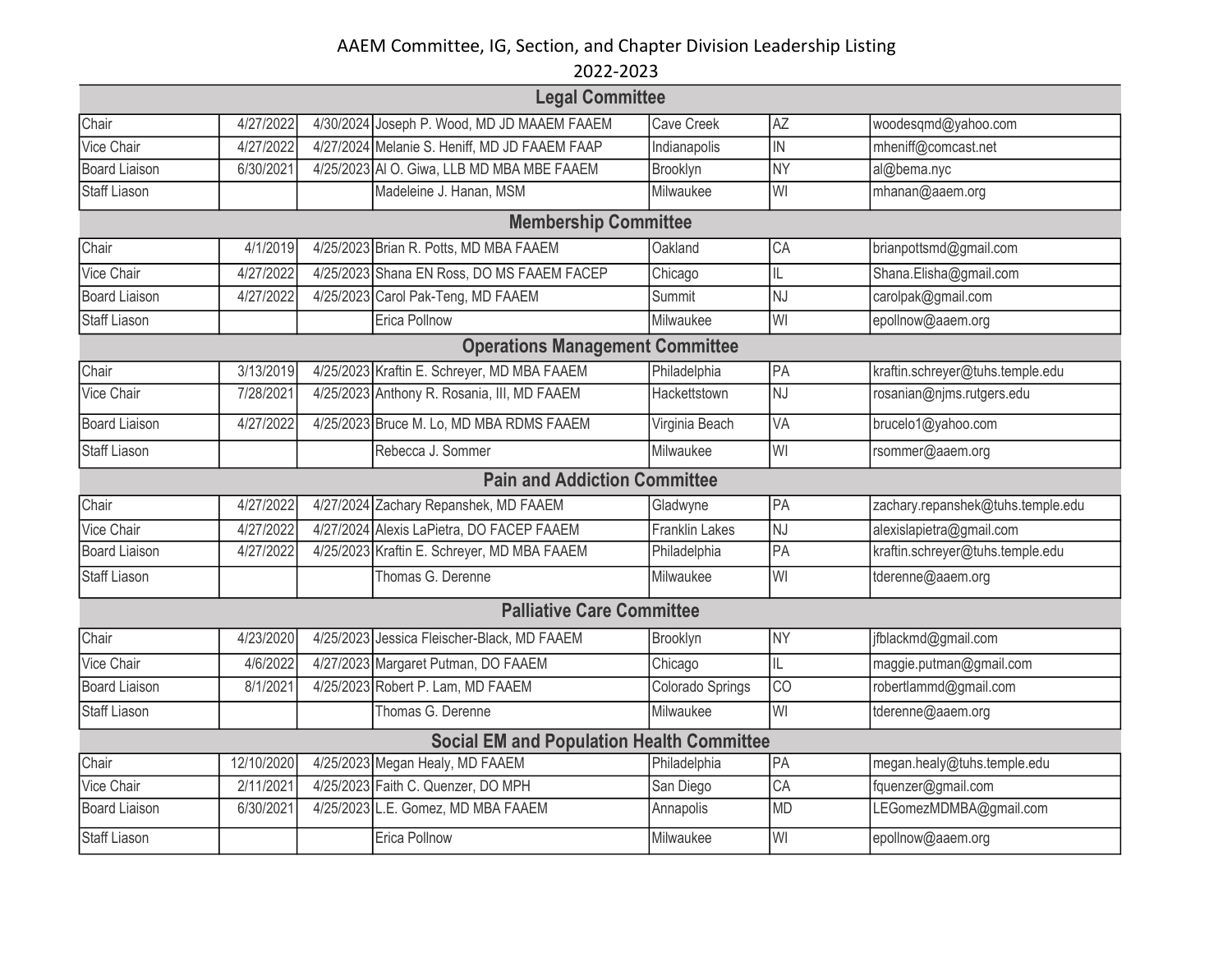|                                                        | <b>Social Media Committee</b> |  |                                                |                  |           |                                  |  |  |  |  |
|--------------------------------------------------------|-------------------------------|--|------------------------------------------------|------------------|-----------|----------------------------------|--|--|--|--|
| Chair                                                  | 4/27/2022                     |  | 4/27/2024 Matthew D. Zuckerman, MD FAAEM       | Denver           | CO        | matthew.zuckerman@cuanschutz.edu |  |  |  |  |
| Vice Chair                                             | 4/27/2022                     |  | 4/27/2024 Danya Khoujah, MBBS MEHP FAAEM       | New York         | <b>NY</b> | dkhoujah@gmail.com               |  |  |  |  |
| <b>Board Liaison</b>                                   | 4/27/2022                     |  | 4/25/2023 Carol Pak-Teng, MD FAAEM             | Summit           | <b>NJ</b> | carolpak@gmail.com               |  |  |  |  |
| <b>Staff Liason</b>                                    |                               |  | Joshua Klimek                                  | Milwaukee        | WI        | jklimek@aaem.org                 |  |  |  |  |
|                                                        | <b>Wellness Committee</b>     |  |                                                |                  |           |                                  |  |  |  |  |
| Chair                                                  | 6/24/2021                     |  | 4/25/2023 Allie Min, MD FAAEM                  | Tucson           | AZ        | amin@aemrc.arizona.edu           |  |  |  |  |
| Vice Chair                                             | 6/24/2021                     |  | 4/25/2023 Al'ai Alvarez, MD FAAEM              | San Francisco    | CA        | aalvare2@stanford.edu            |  |  |  |  |
| <b>Board Liaison</b>                                   | 4/27/2022                     |  | 4/25/2023 Robert P. Lam, MD FAAEM              | Colorado Springs | CO        | robertlammd@gmail.com            |  |  |  |  |
| <b>Staff Liason</b>                                    |                               |  | Roxanne N. Dobbs                               | Milwaukee        | WI        | rdobbs@aaem.org                  |  |  |  |  |
| <b>Interest Groups</b>                                 |                               |  |                                                |                  |           |                                  |  |  |  |  |
| <b>Aging Well in Emergency Medicine Interest Group</b> |                               |  |                                                |                  |           |                                  |  |  |  |  |
| Co-Chair                                               | 4/27/2022                     |  | 4/25/2023 Gary M. Gaddis, MD PhD FAAEM FIFEM   | University City  | MO        | gmgaddis816@gmail.com            |  |  |  |  |
| Co-Chair                                               | 4/27/2022                     |  | 4/25/2023 Marianne Haughey, MD FAAEM           | New Hyde Park    | <b>NY</b> | mthaughey@yahoo.com              |  |  |  |  |
| <b>Board Liaison</b>                                   | 4/27/2023                     |  | 4/25/2023 Robert A. Frolichstein, MD FAAEM     | San Antonio      | <b>TX</b> | rfrolichstein@gsep-pa.com        |  |  |  |  |
| <b>Staff Liason</b>                                    |                               |  | Thomas G. Derenne                              | Milwaukee        | WI        | tderenne@aaem.org                |  |  |  |  |
|                                                        |                               |  | <b>Rural Medicine Interest Group</b>           |                  |           |                                  |  |  |  |  |
| Chair                                                  | 1/20/2022                     |  | 4/25/2023 Robyn Hitchcock, MD FAAEM            | Spokane          | <b>WA</b> | robyn.a.hitchcock@gmail.com      |  |  |  |  |
| <b>Board Liaison</b>                                   | 1/20/2022                     |  | 4/25/2023 Robert P. Lam, MD FAAEM              | Colorado Springs | CO        | robertlammd@gmail.com            |  |  |  |  |
| <b>Staff Liason</b>                                    |                               |  | Thomas G. Derenne                              | Milwaukee        | WI        | tderenne@aaem.org                |  |  |  |  |
|                                                        |                               |  | <b>Simulation Interest Group</b>               |                  |           |                                  |  |  |  |  |
| Chair                                                  | 12/21/2021                    |  | 4/25/2023 Afrah Abdul Wahid Ali, MBBS FAAEM    | <b>Baltimore</b> | <b>MD</b> | dr.afrahali2012@gmail.com        |  |  |  |  |
| Vice Chair                                             | 4/14/2022                     |  | 4/25/2024 Rose Valentine Goncalves, MD FAAEM   | Sarasota         | FL        | rose.goncalves@med.fsu.edu       |  |  |  |  |
| <b>Board Liaison</b>                                   | 6/24/2021                     |  | 4/27/2023 Fred Earl Kency, Jr., MD FAAEM FACEP | Madison          | <b>MS</b> | fredkency@gmail.com              |  |  |  |  |
| <b>Staff Liason</b>                                    |                               |  | Thomas G. Derenne                              | Milwaukee        | WI        | tderenne@aaem.org                |  |  |  |  |
|                                                        | <b>Sections</b>               |  |                                                |                  |           |                                  |  |  |  |  |
|                                                        |                               |  | <b>Critical Care Medicine Section</b>          |                  |           |                                  |  |  |  |  |
| Chair                                                  | 4/27/2022                     |  | 4/25/2023 Alexandra June Gordon, MD FAAEM      | Menlo Park       | CA        | ajgordon@stanford.edu            |  |  |  |  |
| Chair Elect                                            | 4/27/2022                     |  | 4/25/2023 Elias E. Wan, MD FAAEM               | Jericho          | <b>NY</b> | eliaswan@gmail.com               |  |  |  |  |
| Secretary/Financial<br>Chair                           | 4/27/2022                     |  | 4/25/2023 David Hirsch Gordon, MD              | Jacksonville     | FL        | dgordon32187@gmail.com           |  |  |  |  |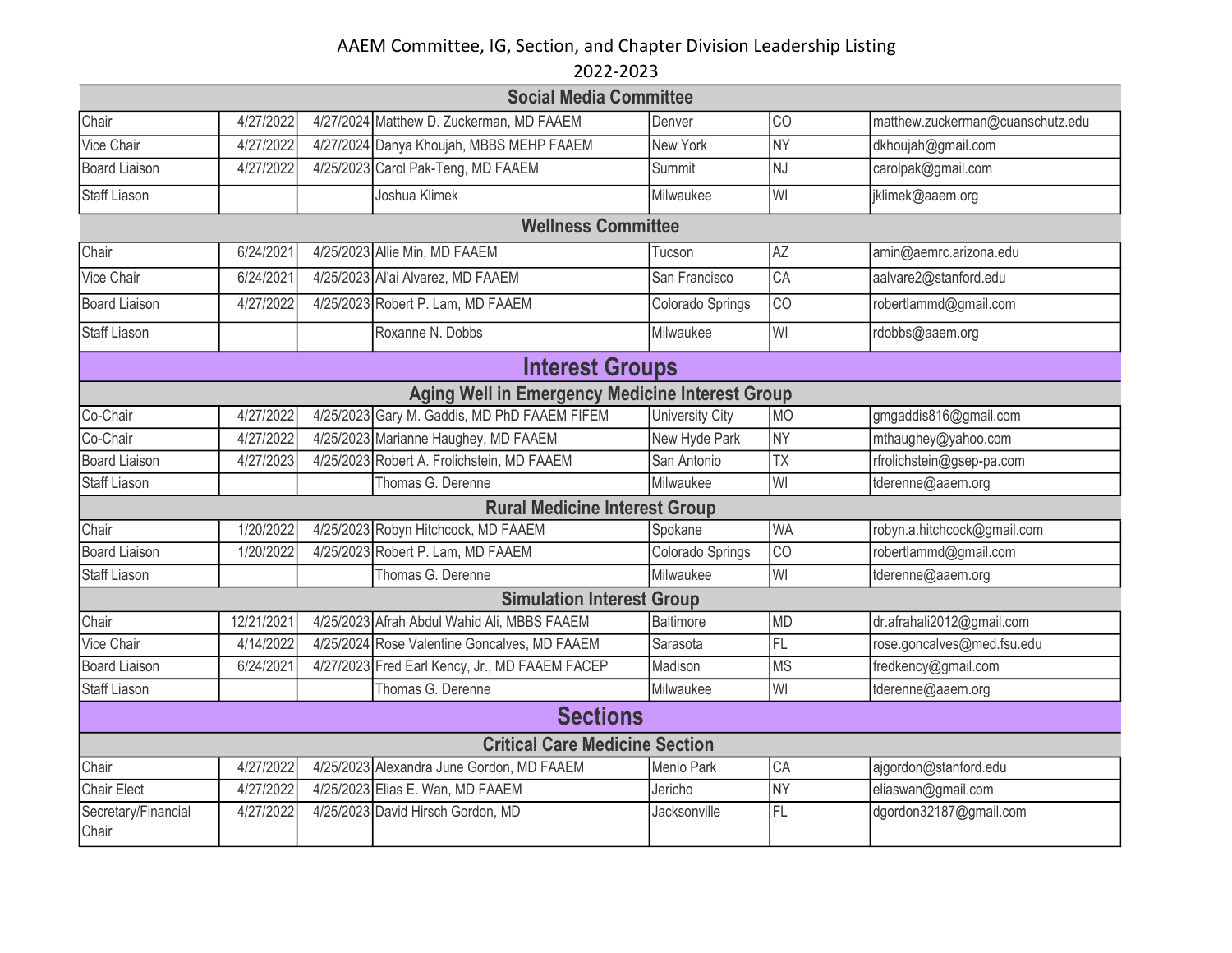| Immediate Past Chair                | 4/27/2022 |  | 4/25/2023 Skyler A. Lentz, MD FAAEM                          | Williston             | VT              | skylentz@gmail.com                                |  |  |  |
|-------------------------------------|-----------|--|--------------------------------------------------------------|-----------------------|-----------------|---------------------------------------------------|--|--|--|
| <b>Board Liaison</b>                | 4/27/2022 |  | 4/25/2023 AI O. Giwa, LLB MD MBA MBE FAAEM                   | Brooklyn              | $\overline{NY}$ | al@bema.nyc                                       |  |  |  |
| <b>Staff Liason</b>                 |           |  | Kathy Uy, MS CMP DES                                         | Milwaukee             | WI              | kuy@aaem.org                                      |  |  |  |
|                                     |           |  | <b>Emergency Medical Services Section</b>                    |                       |                 |                                                   |  |  |  |
| Chair                               | 4/27/2022 |  | 4/25/2023 C. J. Winckler, MD FAAEM                           | San Antonio           | <b>TX</b>       | winckler@uthscsa.edu                              |  |  |  |
| <b>Chair Elect</b>                  | 4/27/2022 |  | 4/25/2023 Bryan Everitt, MD                                  | San Antonio           | <b>TX</b>       | everitt@uthscsa.edu                               |  |  |  |
| Secretary/Financial<br>Chair        | 4/27/2022 |  | 4/25/2023 Rachel Ely, DO FAAEM                               | San Antonio           | <b>TX</b>       | rachel.ely@icloud.com                             |  |  |  |
| Immediate Past Chair                | 4/27/2022 |  | 4/25/2023 Brett A. Rosen, MD FAAEM                           | Rancho Palos Verde CA |                 | brettarosen@gmail.com                             |  |  |  |
| <b>Board Liaison</b>                | 10/1/2021 |  | 4/25/2023 Robert A. Frolichstein, MD FAAEM                   | San Antonio           | <b>TX</b>       | rfrolichstein@gsep-pa.com                         |  |  |  |
| <b>Staff Liason</b>                 |           |  | Kathy Uy, MS CMP DES                                         | Milwaukee             | WI              | kuy@aaem.org                                      |  |  |  |
| <b>Emergency Ultrasound Section</b> |           |  |                                                              |                       |                 |                                                   |  |  |  |
| Chair                               | 4/27/2022 |  | 4/25/2023 Allison Zanaboni, MD FAAEM                         | St. Louis             | <b>MO</b>       | alli.zanaboni@gmail.com                           |  |  |  |
| Chair Elect                         | 4/27/2022 |  | 4/25/2023 Neeharika Bhatnagar, MD FAAEM                      | Philadelphia          | PA              | nbhatnagar.md@gmail.com                           |  |  |  |
| Secretary/Financial<br>Chair        | 4/27/2022 |  | 4/25/2023 Alexis Salerno, MD FAAEM                           | Millersville          | <b>MD</b>       | alexis.salerno@som.umaryland.edu                  |  |  |  |
| Immediate Past Chair                | 4/27/2022 |  | 4/25/2023 Melissa Myers, MD FAAEM                            | San Antonio           | <b>TX</b>       | melissamyers15@gmail.com                          |  |  |  |
| <b>Board Liaison</b>                | 5/1/2019  |  | 4/27/2023 Carol Pak-Teng, MD FAAEM                           | Summit                | NJ              | carolpak@gmail.com                                |  |  |  |
| <b>Staff Liason</b>                 |           |  | Kathy Uy, MS CMP DES                                         | Milwaukee             | WI              | kuy@aaem.org                                      |  |  |  |
|                                     |           |  | <b>Justice, Equity, Diversity, and Inclusion Section</b>     |                       |                 |                                                   |  |  |  |
| Chair                               | 4/27/2022 |  | 4/25/2023 Italo M. Brown, MD MPH                             | Hayward               | CA              | italobrown@gmail.com                              |  |  |  |
| Chair Elect                         | 4/27/2022 |  | 4/25/2023 Cortlyn Brown, MD FAAEM                            | Charlotte             | <b>NC</b>       | cortlynbrown@gmail.com                            |  |  |  |
| Secretary/Financial<br>Chair        | 4/27/2022 |  | 4/25/2023 Kristyn J. Smith, DO                               | Philadelphia          | PA              | kristynjsmith@gmail.com                           |  |  |  |
| Immediate Past Chair                | 4/27/2022 |  | 4/25/2023 Paul L. Petersen, MD FAAEM                         | Miami                 | <b>FL</b>       | paulslc@me.com                                    |  |  |  |
| Immediate Past Chair                | 4/27/2022 |  | 4/25/2023 Joanne Williams, MD MAAEM FAAEM                    | Rancho Palos Verde CA |                 | arealerdoc@gmail.com                              |  |  |  |
| <b>Board Liaison</b>                | 4/27/2022 |  | 4/25/2023 Lisa A. Moreno, MD MS MSCR FAAEM FIFEM New Orleans |                       | LA              | doctormoreno@gmail.com<br>morenowaltonl22@ecu.edu |  |  |  |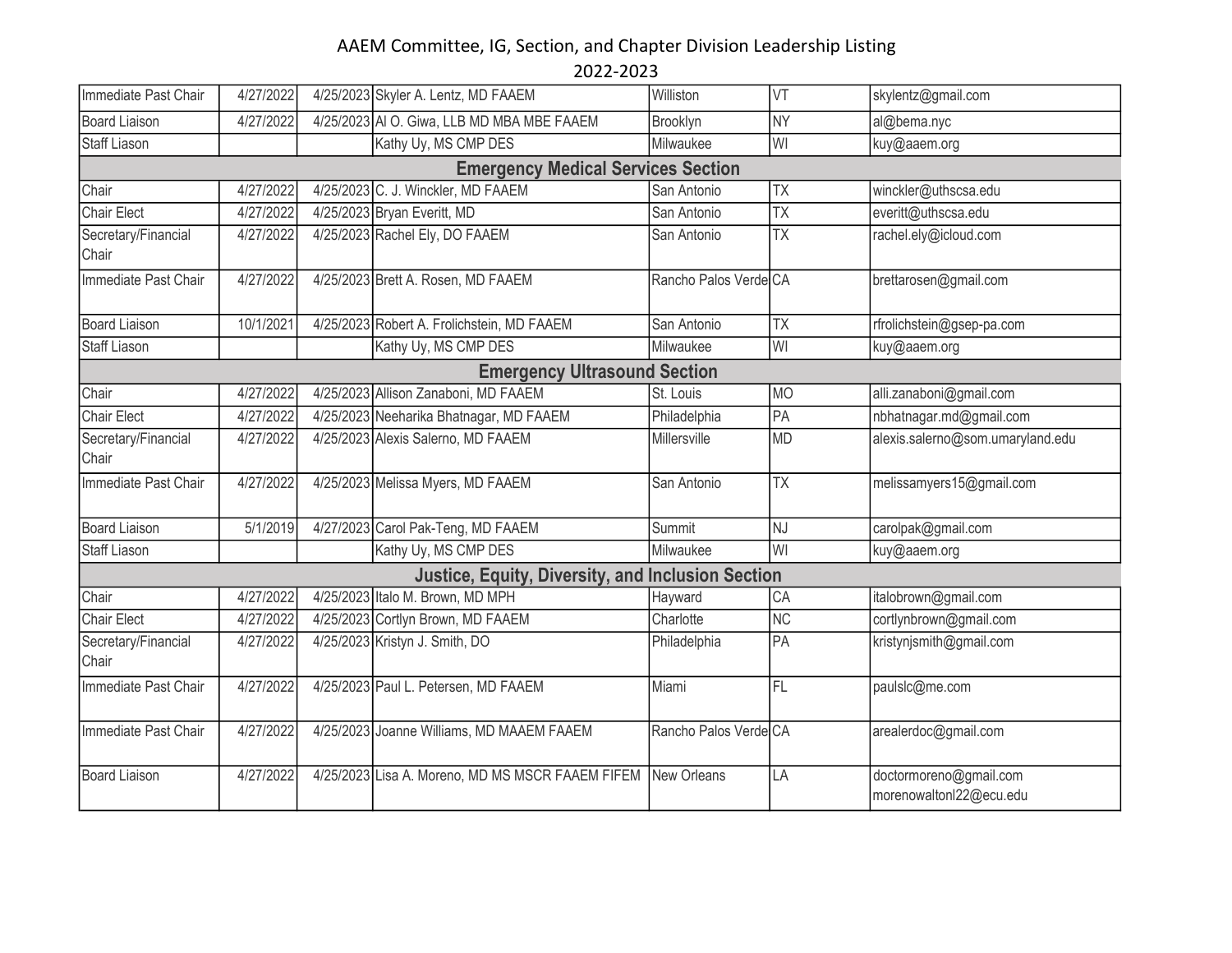| <b>Staff Liason</b>          |           |  | Kathy Uy, MS CMP DES                                                               | Milwaukee            | WI              | kuy@aaem.org                     |  |  |  |
|------------------------------|-----------|--|------------------------------------------------------------------------------------|----------------------|-----------------|----------------------------------|--|--|--|
| <b>Women in EM Section</b>   |           |  |                                                                                    |                      |                 |                                  |  |  |  |
| Chair                        | 4/27/2022 |  | 4/25/2023 Vonzella A. Bryant, MD FAAEM                                             | <b>Brookline</b>     | MA              | vonzella.bryant@bmc.org          |  |  |  |
| <b>Chair Elect</b>           | 4/27/2022 |  | 4/25/2023 Danielle E. Goodrich, MD FAAEM FACEP                                     | North Hollywood      | CA              | degoodrich@gmail.com             |  |  |  |
| Secretary/Financial<br>Chair | 4/27/2022 |  | 4/25/2023 Elisabeth Calhoun, MD FAAEM                                              | Philadelphia         | PA              | elisabeth.calhoun@gmail.com      |  |  |  |
| Immediate Past Chair         | 4/27/2022 |  | 4/25/2023 Loice A. Swisher, MD MAAEM FAAEM                                         | Ambler               | PA              | middletonswisher@msn.com         |  |  |  |
| <b>Board Liaison</b>         | 4/27/2022 |  | 4/25/2023 Kraftin E. Schreyer, MD MBA FAAEM                                        | Philadelphia         | PA              | kraftin.schreyer@tuhs.temple.edu |  |  |  |
| <b>Staff Liason</b>          |           |  | Roxanne N. Dobbs                                                                   | Milwaukee            | WI              | rdobbs@aaem.org                  |  |  |  |
|                              |           |  | <b>Young Physicians Section</b>                                                    |                      |                 |                                  |  |  |  |
| Chair                        | 4/27/2022 |  | 4/25/2023 Jessica K. Fujimoto, MD FAAEM                                            | Fresno               | CA              | jessica.fujimoto.md@gmail.com    |  |  |  |
| <b>Chair Elect</b>           | 4/27/2022 |  | 4/25/2023 Moiz Qureshi, MD MBA                                                     | <b>Brighton</b>      | <b>MA</b>       | moizq23@yahoo.com                |  |  |  |
| Secretary/Financial<br>Chair | 4/27/2022 |  | 4/25/2023 Jefferey S. Holoman, DO                                                  | Philadelphia         | PA              | jsholoman@gmail.com              |  |  |  |
| Immediate Past Chair         | 4/27/2022 |  | 4/25/2023 Cara Kanter, MD FAAEM                                                    | Northampton          | <b>MA</b>       | cara.kanter@gmail.com            |  |  |  |
| <b>Board Liaison</b>         | 6/24/2021 |  | 4/27/2023 Fred Earl Kency, Jr., MD FAAEM FACEP                                     | Madison              | <b>MS</b>       | fredkency@gmail.com              |  |  |  |
| Staff Liason                 |           |  | Kathy Uy, MS CMP DES                                                               | Milwaukee            | WI              | kuy@aaem.org                     |  |  |  |
|                              |           |  | <b>Chapter Divisions</b>                                                           |                      |                 |                                  |  |  |  |
|                              |           |  | <b>California Chapter Division (June Elections)</b>                                |                      |                 |                                  |  |  |  |
| President                    | 6/1/2020  |  | 6/1/2022 Jennifer Kanapicki Comer, MD FAAEM                                        | Los Altos Hills      | CA              | kanapicki@gmail.com              |  |  |  |
| <b>Vice President</b>        | 6/1/2020  |  | 6/1/2022 Jesse Borke, MD CPE FAAEM                                                 | San Clemente         | CA              | lifelong.intern@gmail.com        |  |  |  |
| Secretary                    | 6/1/2021  |  | 6/1/2022 Danielle E. Goodrich, MD FAAEM FACEP                                      | North Hollywood      | CA              | degoodrich@gmail.com             |  |  |  |
| Treasurer                    | 6/1/2021  |  | 6/1/2022 Shahram Lotfipour, MD MPH FAAEM                                           | Tustin               | $\overline{CA}$ | shl@uci.edu                      |  |  |  |
| Immediate Past<br>President  | 6/1/2020  |  | 6/1/2022 Brian R. Potts, MD MBA FAAEM                                              | Oakland              | CA              | brianpottsmd@gmail.com           |  |  |  |
| <b>Staff Liason</b>          |           |  | <b>Elizabeth Mueller</b>                                                           | Milwaukee            | WI              | emueller@aaem.org                |  |  |  |
|                              |           |  | <b>Capital Region Chapter Division</b>                                             | (February Elections) |                 |                                  |  |  |  |
| President                    | 7/1/2020  |  | 4/1/2022 Terrence M. Mulligan, DO MPH FAAEM<br>FACOEP FIFEM FACEP FNVSHA FFSEM HPF | Edgewater            | <b>MD</b>       | terrymulligan@yahoo.com          |  |  |  |
| Secretary/Treasurer          | 7/1/2020  |  | 4/1/2022 L.E. Gomez, MD MBA FAAEM                                                  | Annapolis            | <b>MD</b>       | LEGomezMDMBA@gmail.com           |  |  |  |
| <b>Staff Liason</b>          |           |  | Elizabeth Mueller                                                                  | Milwaukee            | WI              | emueller@aaem.org                |  |  |  |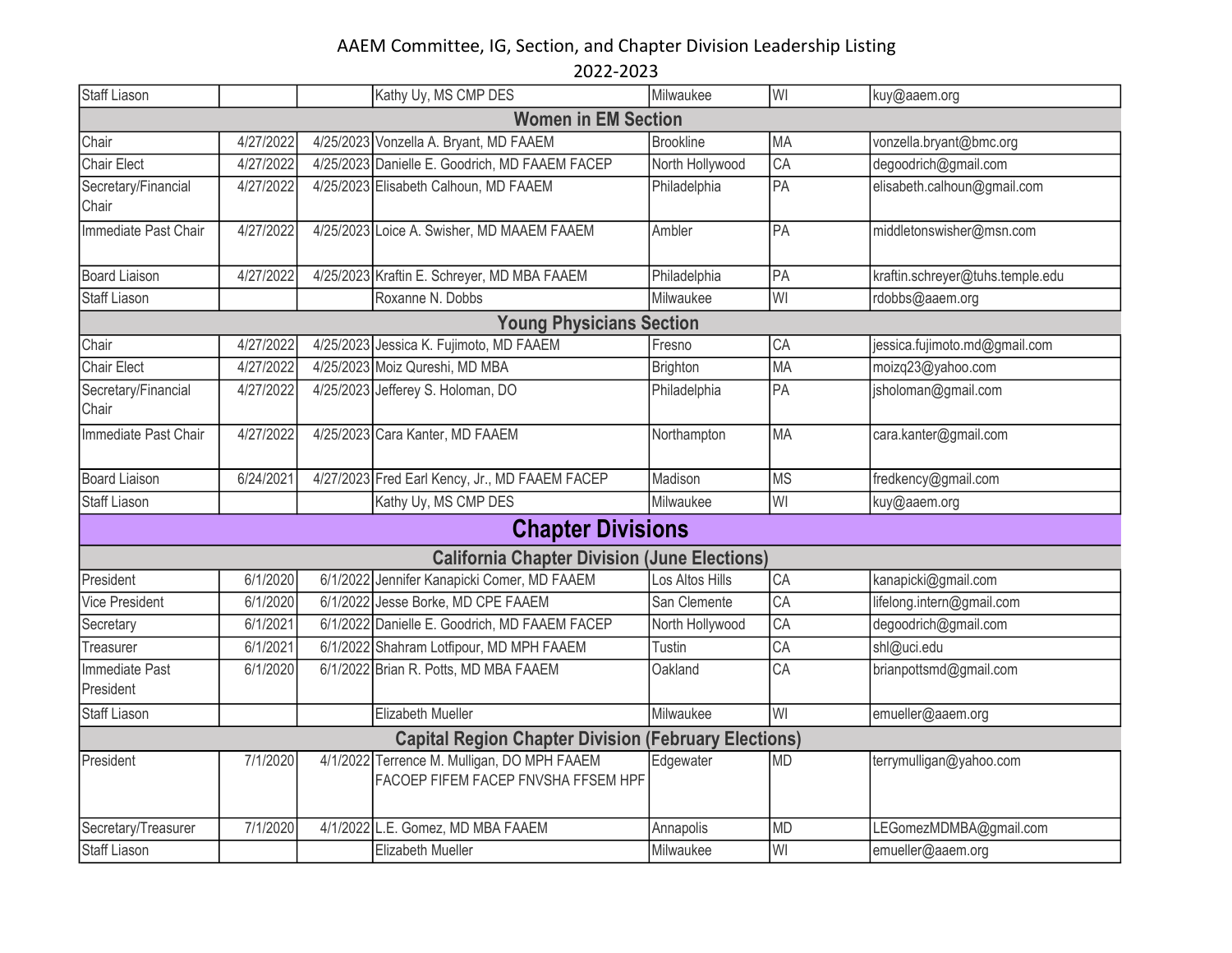| <b>Delaware Valley Chapter Division (June Elections)</b> |           |  |                                                                                      |                   |           |                          |  |  |  |
|----------------------------------------------------------|-----------|--|--------------------------------------------------------------------------------------|-------------------|-----------|--------------------------|--|--|--|
| <b>Delaware President</b>                                | 6/26/2019 |  | 6/1/2023 J. Daniel Hess, MD FAAEM FACEP FACP                                         | Wilmington        | DE        | jdanielhess@gmail.com    |  |  |  |
| New Jersey President                                     | 6/1/2021  |  | 6/1/2023 Emerson R. Franke, MD FAAEM                                                 | <b>Toms River</b> | NJ        | erfranke89@gmail.com     |  |  |  |
| Pennsylvania President                                   | 6/26/2019 |  | 6/1/2023 Katrina Kissman, MD FAAEM                                                   | Philadelphia      | PA        | KMKissman@gmail.com      |  |  |  |
|                                                          |           |  |                                                                                      |                   |           |                          |  |  |  |
| <b>Staff Liason</b>                                      |           |  | Elizabeth Mueller                                                                    | Milwaukee         | WI        | emueller@aaem.org        |  |  |  |
| <b>Florida Chapter Division (June Elections)</b>         |           |  |                                                                                      |                   |           |                          |  |  |  |
| President                                                | 6/30/2021 |  | 5/30/2023 Steven Parr, DO, FAAEM                                                     | <b>Stuart</b>     | FL        | dr.parr@gmail.com        |  |  |  |
| <b>Vice President</b>                                    | 6/30/2021 |  | 5/30/2023 Michael T. Dalley, DO FAAEM                                                | Miami Beach       | FL        | michael.dalley@msmc.com  |  |  |  |
| Secretary/Treasurer                                      | 6/30/2021 |  | 5/30/2023 Mark A. Newberry, DO FAAEM FACEP                                           | Miami Beach       | FL        | mark.newberry@gmail.com  |  |  |  |
| <b>Immediate Past</b><br>President                       | 6/30/2021 |  | 5/30/2023 Ramon J. Pabalan, MD FAAEM                                                 | Fort Myers        | FL        | flyerramon@comcast.net   |  |  |  |
| Past Presidents Council<br>Representative                | 5/1/2015  |  | 5/31/2022 Mark A. Foppe, DO FAAEM FACOEP                                             | Lakeland          | FL        | docfop@aol.com           |  |  |  |
| <b>Staff Liason</b>                                      |           |  | <b>Elizabeth Mueller</b>                                                             | Milwaukee         | WI        | emueller@aaem.org        |  |  |  |
|                                                          |           |  | <b>Great Lakes Chapter Division (August Elections)</b>                               |                   |           |                          |  |  |  |
| President                                                | 8/1/2021  |  | 8/1/2023 Brady McIntosh, MD FAAEM                                                    | Shorewood         | WI        | bradygmcintosh@gmail.com |  |  |  |
| <b>Vice President</b>                                    | 8/1/2021  |  | 8/1/2023 William S. Boston, MD FAAEM                                                 | Alexander         | IL        | sboston6@yahoo.com       |  |  |  |
| Treasurer                                                | 6/19/2021 |  | 8/1/2023 Bob Zemple IV, MD MBA FAAEM                                                 | Hobart            | WI        | bobzemple@gmail.com      |  |  |  |
| <b>Immediate Past</b><br>President                       | 8/1/2021  |  | 8/1/2023 Sudhir Baliga, MD FAAEM                                                     | West Bloomfield   | MI        | sbaliga1@hfhs.org        |  |  |  |
| <b>Staff Liason</b>                                      |           |  | Elizabeth Mueller                                                                    | Milwaukee         | WI        | emueller@aaem.org        |  |  |  |
| <b>India Chapter Division (January Elections)</b>        |           |  |                                                                                      |                   |           |                          |  |  |  |
| President                                                | 1/1/2021  |  | 12/31/2022 John R. Acerra, MD FAAEM                                                  | New York          | <b>NY</b> | jacerra@northwell.edu    |  |  |  |
| <b>Vice President</b>                                    | 1/1/2021  |  | 12/31/2022 Terrence M. Mulligan, DO MPH FAAEM<br>FACOEP FIFEM FACEP FNVSHA FFSEM HPF | Edgewater         | <b>MD</b> | terrymulligan@yahoo.com  |  |  |  |
| Secretary/Treasurer                                      | 1/1/2021  |  | 12/31/2022 Katherine Douglass, MD MPH                                                | Washington        | <b>DC</b> | kate.emed@gmail.com      |  |  |  |
| Immediate Past<br>President                              | 1/1/2019  |  | 12/31/2022 Swaminatha V. Mahadevan, MD                                               | Palo Alto         | CA        | mahadeva@stanford.edu    |  |  |  |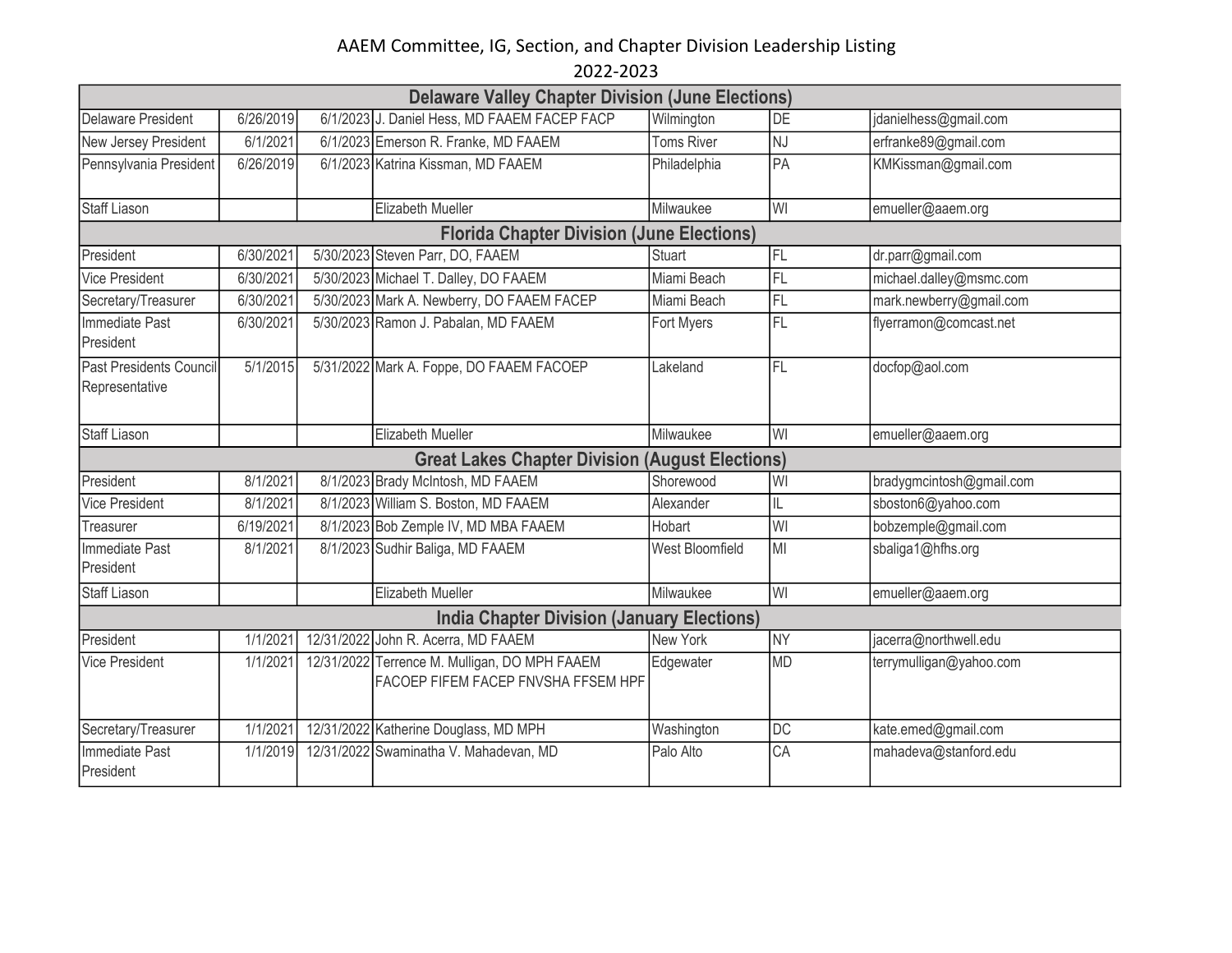| <b>Staff Liason</b>                                    |            |  | Elizabeth Mueller                                         | Milwaukee              | WI              | emueller@aaem.org               |  |  |  |
|--------------------------------------------------------|------------|--|-----------------------------------------------------------|------------------------|-----------------|---------------------------------|--|--|--|
| <b>Lebanon Chapter Division</b>                        |            |  |                                                           |                        |                 |                                 |  |  |  |
| Leadership                                             |            |  | Amin Antoine Kazzi, MD MAAEM FAAEM                        | Orange                 | CA              | ak63@aub.edu.lb                 |  |  |  |
| <b>Staff Liason</b>                                    |            |  | Elizabeth Mueller                                         | Milwaukee              | WI              | emueller@aaem.org               |  |  |  |
| <b>Louisiana Chapter Division (November Elections)</b> |            |  |                                                           |                        |                 |                                 |  |  |  |
| President                                              | 11/1/2021  |  | 11/1/2023 Deborah D. Fletcher, MD FAAEM                   | Shreveport             | LA              | ddfletcher@mindspring.com       |  |  |  |
| Vice President                                         | 11/1/2021  |  | 11/1/2023 Vanessa Piazza, MD FAAEM                        | New Orleans            | LA              | vp12md@gmail.com                |  |  |  |
| Secretary/Treasurer                                    | 11/1/2021  |  | 11/1/2023 Christine Butts, MD FAAEM                       | <b>New Orleans</b>     | LA              | cbutts@lsuhsc.edu               |  |  |  |
| Immediate Past                                         |            |  |                                                           |                        |                 |                                 |  |  |  |
| President                                              | 11/1/2021  |  | 11/1/2023 Meredith Hall, MD FAAEM                         | Mandeville             | LA              | hallmeredith@bellsouth.net      |  |  |  |
| <b>Staff Liason</b>                                    |            |  | Elizabeth Mueller                                         | Milwaukee              | WI              | emueller@aaem.org               |  |  |  |
|                                                        |            |  | <b>Mediterranean Academy of Emergency Medicine (MAEM)</b> |                        |                 |                                 |  |  |  |
| Leadership                                             |            |  | Amin Antoine Kazzi, MD MAAEM FAAEM                        | Orange                 | CA              | ak63@aub.edu.lb                 |  |  |  |
| <b>Staff Liason</b>                                    |            |  | Elizabeth Mueller                                         | Milwaukee              | WI              | emueller@aaem.org               |  |  |  |
| <b>Missouri Chapter Division (December Elections)</b>  |            |  |                                                           |                        |                 |                                 |  |  |  |
| President                                              | 10/10/2018 |  | 12/31/2025 Jennifer A. Cooper-Lewis, DO FAAEM             | <b>Battlefield</b>     | <b>MO</b>       | jaye32@gmail.com                |  |  |  |
| Secretary/Treasurer                                    | 10/10/2018 |  | 12/31/2025 Gary M. Gaddis, MD PhD FAAEM FIFEM             | <b>University City</b> | <b>MO</b>       | gmgaddis816@gmail.com           |  |  |  |
| <b>Immediate Past</b><br>President                     | 10/10/2019 |  | 12/31/2025 Michael J. Klevens, MD MBA FAAEM FACHE         | Saint Louis            | <b>MO</b>       | Michael.Klevens@stlukes-stl.com |  |  |  |
| <b>Staff Liason</b>                                    | 5/11/2021  |  | 12/31/2025 Elizabeth Mueller                              | Milwaukee              | WI              | emueller@aaem.org               |  |  |  |
|                                                        |            |  | <b>New York Chapter Division (June Elections)</b>         |                        |                 |                                 |  |  |  |
| President                                              | 6/1/2020   |  | 6/1/2023 Erol Kohli, MD MPH FAAEM                         | Pound Ridge            | <b>NY</b>       | kohlierol@gmail.com             |  |  |  |
| <b>Vice President</b>                                  | 6/1/2021   |  | 6/1/2023 Lillian Oshva, MD FAAEM                          | New York               | <b>NY</b>       | lillian_oshva@rocketmail.com    |  |  |  |
| Secretary/Treasurer                                    | 7/12/2019  |  | 6/1/2023 Celine Thum, MD FAAEM                            | Long Island City       | <b>NY</b>       | drcelinethum@gmail.com          |  |  |  |
| <b>Immediate Past</b><br>President                     | 6/1/2020   |  | 6/1/2023 Eric Lubliner, MD                                | Brooklyn               | $\overline{NY}$ | edl52002@yahoo.com              |  |  |  |
| <b>Staff Liason</b>                                    |            |  | Elizabeth Mueller                                         | Milwaukee              | WI              | emueller@aaem.org               |  |  |  |
|                                                        |            |  | <b>Tennessee Chapter Division (November Elections)</b>    |                        |                 |                                 |  |  |  |
| President                                              | 10/1/2020  |  | 11/1/2022 James Parnell, MD FAAEM                         | Brentwood              | <b>TN</b>       | jamesandrewparnell@gmail.com    |  |  |  |
| Vice President                                         | 10/1/2020  |  | 11/1/2022 William E. Lummus, MD FAAEM                     | Nashville              | <b>TN</b>       | wel876@yahoo.com                |  |  |  |
| Secretary/Treasurer                                    | 10/1/2020  |  | 11/1/2022 Arthur Smolensky, MD FAAEM                      | Brentwood              | <b>TN</b>       | arthursmolensky@gmail.com       |  |  |  |
| Past President                                         | 10/1/2020  |  | 11/1/2022 Mary Jane Brown, MD FAAEM                       | Brentwood              | <b>TN</b>       | brownmj168@gmail.com            |  |  |  |
| <b>Staff Liason</b>                                    |            |  | Elizabeth Mueller                                         | Milwaukee              | WI              | emueller@aaem.org               |  |  |  |